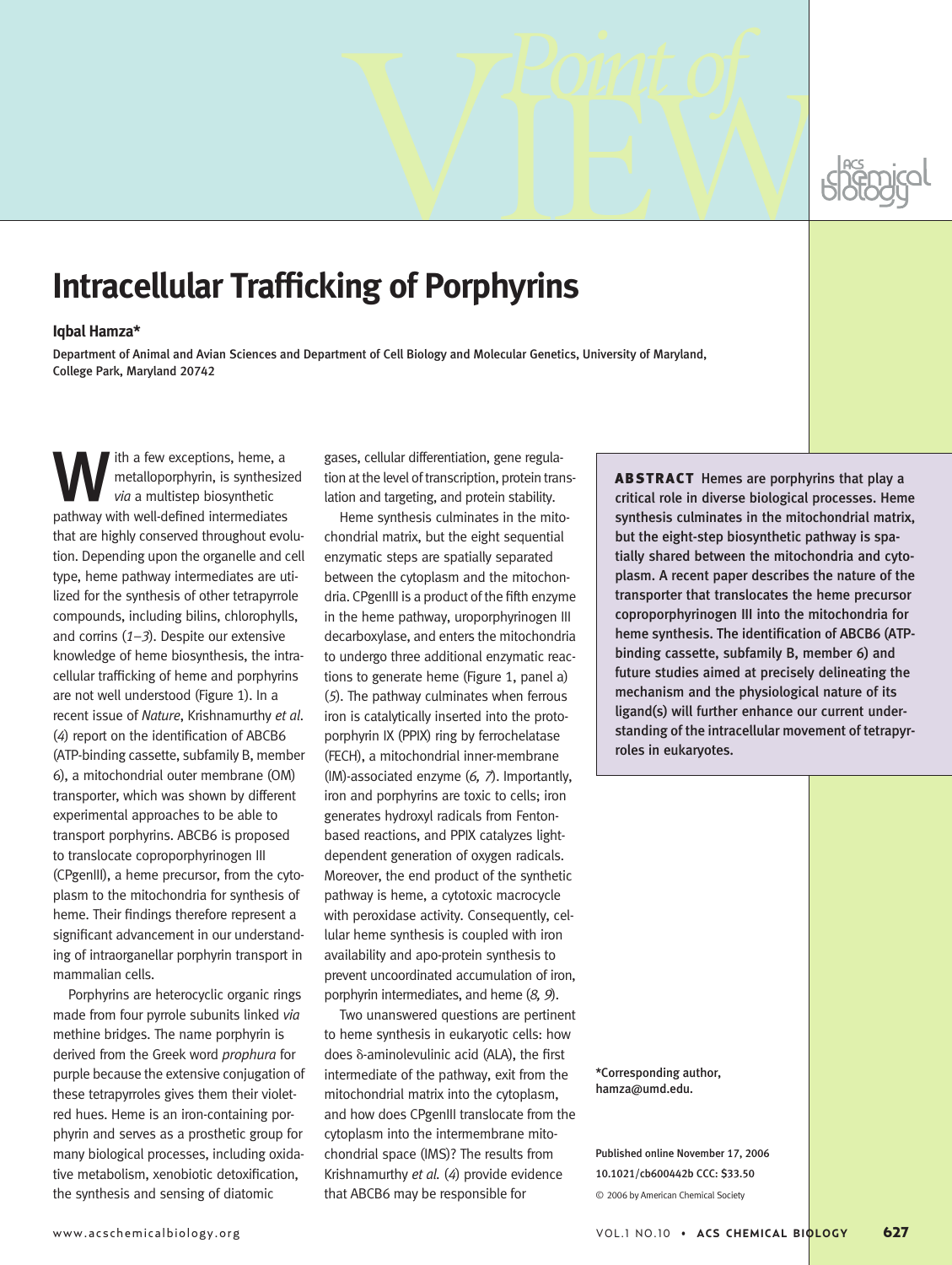



**Figure 1. Schematic model of mammalian heme homeostasis. Presumptive heme pathways that are currently unknown are marked with a question mark. a) In eukaryotic cells, heme is synthesized** *via* **a multistep pathway that is spatially separated between the cytosol and the mitochondria. The mechanism of export of ALA from the mitochondria is unknown. ALA is converted to CPgenIII** *via* **four enzymatic reactions, and CPgenIII is imported into the mitochondria, presumably by ABCB6, an OM transporter, or by OGC. CPgenIII is converted to protoporphyrinogen (PPgenIX) and PPIX on the IMS side of the IM. The final step of heme synthesis occurs by the enzymatic chelation of ferrous iron (Fe<sup>2</sup> ) into PPIX catalyzed by FECH located on the matrix side of the IM. Mitoferrin (Mfrn)/Mrs 3/4 is predicted to import Fe<sup>2</sup> into the mitochondria. CoA** - **coenzyme A. b) The nascent heme moiety is somehow transported through two mitochondrial membranes and incorporated into a multitude of hemoproteins, presumably by hemochaperones, in different cellular compartments. Recent studies have identified HCP1 as the heme importer, primarily in intestinal cells, whereas FLVCR and BCRP are predicted to export heme in erythrocytes. COX** - **cytochrome oxidase, RER** - **rough endoplasmic reticulum.**

CPgenIII transport. However, the recent work by Kabe *et al.* (*10*) suggests that the 2-oxoglutarate carrier (OGC) may also perform the same function. Thus, additional work is required to firmly resolve the identity of the transporter and the biological nature of its ligand. Both studies use the commercially available oxidized planar conjugated macrocycle, coproporphyrin III (CPIII), rather than the physiologically relevant substrate CPgenIII, a reduced nonplanar porphyrin.

The findings that ABCB6 expression is coordinated with heme synthesis and cellular function provide further proof of the importance of orchestrated timing of biological processes during development. As erythrocytes mature, the primary function of these oxygen-carrying cells is hemoglobin synthesis, which is underscored by a dramatic and highly coordinated up-regulation of heme and globin production. Using biochemical and cell culture assays with wildtype and mutant forms of ABCB6, the authors provide evidence that *Abcb6* messenger RNA (mRNA) and protein are up-regulated in erythroleukemia and in G1ER cells, which are an immature red cell precursor line (*4*). They show that ABCB6 binds porphyrins, including heme, but

binding and competition assays suggest that the substrate is likely to be CPIII. ABCB6 activity was found to be highly regulated by cellular heme levels. Inhibition of heme synthesis by succinyl acetone resulted in downregulation of *Abcb6*, whereas ectopic expression of *Abcb6* resulted in increased PPIX accumulation and up-regulation of mRNA for several heme biosynthesis genes. Notably, knock-down of *Abcb6* by RNAmediated interference resulted in diminished heme synthesis, further proof that *Abcb6* expression is coordinated with heme synthesis. Furthermore, genetic ablation of a single copy of *Abcb6* in mouse embryonic stem cells revealed a haploid insufficiency phenotype; *Abcb6*-/– heterozygous cells had accumulated half the levels of PPIX compared with wild-type cells when treated with the heme precursor, ALA. Altogether, the paper provides evidence that ABCB6 plays an important role in regulating heme synthesis either by directly channeling CPgenIII to the mitochondria (Figure 1, panel a) or by indirectly regulating another step in the pathway.

The molecules and the mechanisms involved in heme transport across biological membranes to various cellular destinations

are poorly understood, partly because of the use of *in vitro* biochemical approaches, static microscopic techniques, and inappropriate genetic model systems. Given the well-established paradigm for intracellular copper trafficking pathways (*11*), it is likely that specific pathways also exist for transport, trafficking, sequestration, and egress of heme in cells (Figure 1, panel b). Although several parallels exist between copper and heme, the most noteworthy is that both are essential cofactors that participate in electron transfer reactions but are toxic compounds when found in excess. A major difference, however, is that nutritional copper is acquired exogenously, whereas heme is produced endogenously by a defined and regulated pathway. Although the pathway and intermediates for heme synthesis have been well defined, the handling of heme from its point of synthesis in the mitochondria to its insertion into hemoproteins remains poorly understood (Figure 1, panel b). Heme is a hydrophobic molecule and is insoluble in the aqueous cellular milieu. Free heme is toxic to biological macromolecules. How then is heme transported through the mitochondrial IMs to specific hemoproteins that reside in the cytoplasm,